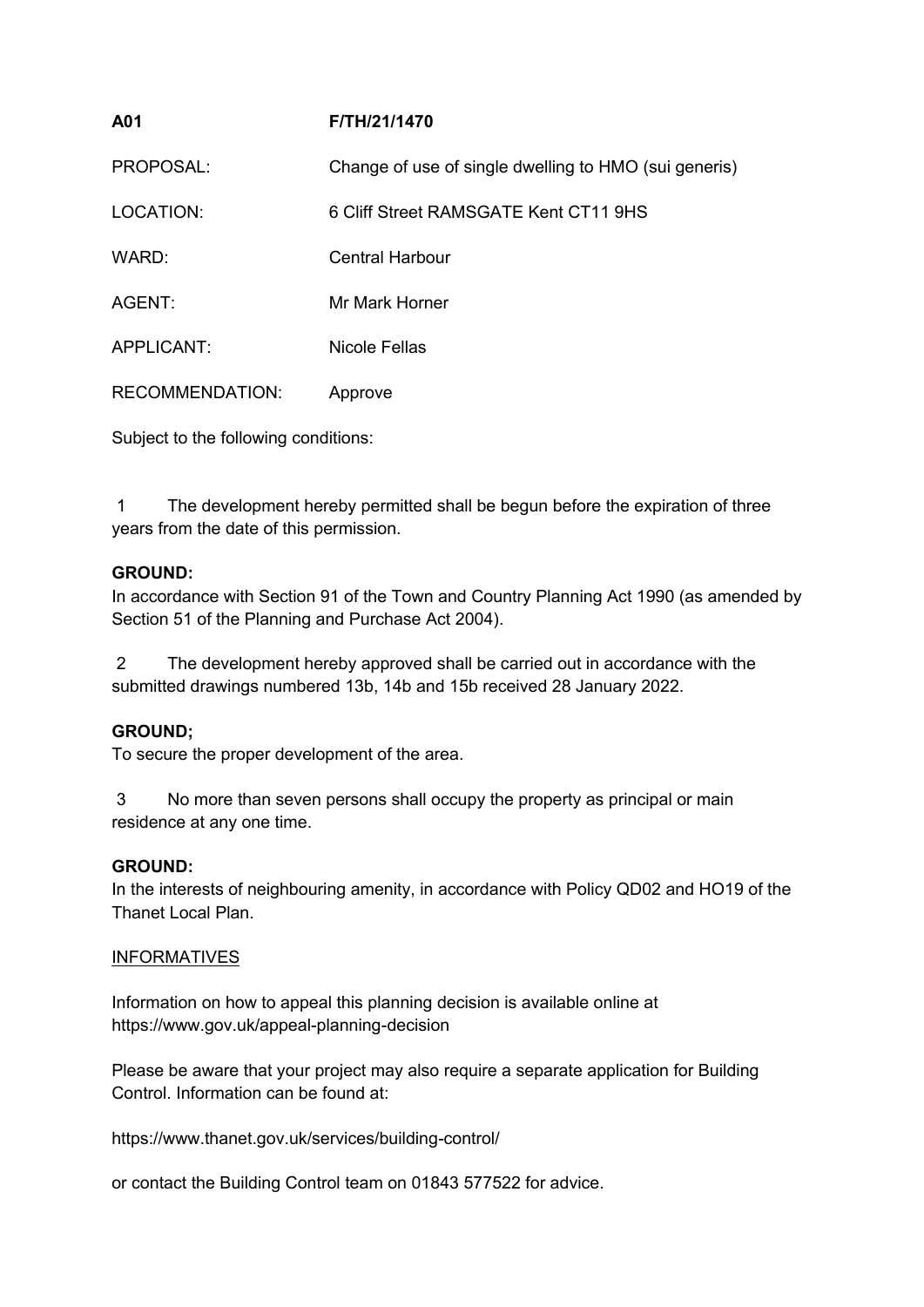### SITE, LOCATION AND DESCRIPTION

6 Cliff Street is a three storey grade II listed building with a basement located towards the northern end of Cliff Street and the junction with Queen Street. The property has a small railed area to the front providing lightwells to the basement. The building has a regular fenestration of 3 glazing bar sashes on 1st and 2nd floors, and 2 on ground floor, all with gauged heads, and a central door of 6 raised and fielded panels with a semi- circular fanlight in gauged semi-circular rebated surround with imposts.

## RELEVANT PLANNING HISTORY

L/TH/21/1471 - Application for Listed Building Consent for replacement of internal doors. Pending consideration.

NM/TH/15/0210 - Application for non material amendment to planning application ref F/TH/13/0063 to alter roofing material. Granted 19 March 2015

F/TH/13/0063 - Erection of a five storey building with underground parking, containing 9 flats, following demolition of existing buildings without compliance of condition 8 of planning permission F/TH/07/0916 to omit underground parking and insertion of door to ground floor side elevation. Granted 15 March 2013

F/TH/10/0422 - Application for extension of time of planning application F/TH/07/0916, for erection of a five storey building with underground parking, containing 9 flats, following demolition of existing buildings. Granted 19 July 2010

L/TH/08/0639 - Listed building consent for conversion of basement to self-contained flat, and internal and external alterations. Granted 15 July 2008

F/TH/08/0638 - Change of use of basement to self-contained flat, and external alterations to fenestration. Granted 15 July 2008

C/TH/07/1100 - Conservation Area Consent for the demolition of existing buildings. Granted 05 October 2007

F/TH/07/0916 - Erection of a five storey building with underground parking, containing 9 flats, following demolition of existing buildings. Granted 04 September 2007

F/TH/01/0424 - Change of use from retail to ancillary living accommodation, double garage in connection with adjoining dwelling including external alterations. Granted 28 August 2001

L/TH/00/0489 - Replacement of existing conservatory with new timber conservatory. Granted 31 July 2000

#### PROPOSED DEVELOPMENT

The proposed development is the change of use of single dwelling to HMO (sui generis).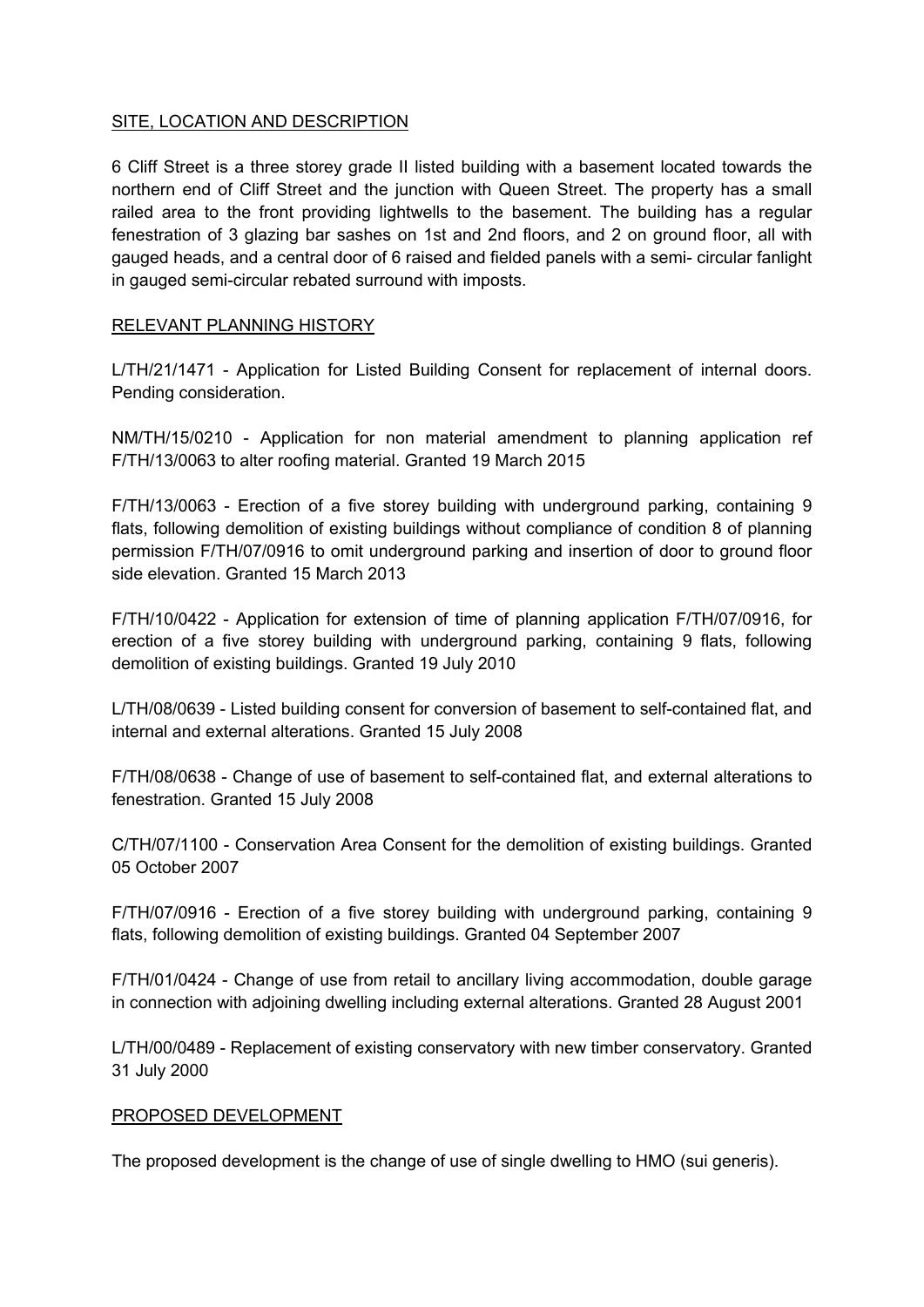## DEVELOPMENT PLAN POLICIES

### **Thanet Local Plan 2020**

HO19 - House in Multiple Occupation QD02 - General Design Principles QD03 - Living Conditions TP02 - Walking TP03 - Cycling TP06 - Car Parking

#### NOTIFICATIONS

Letters were sent to neighbouring property occupiers, a site notice was posted close to the site and an advert was posted in the local paper.

One letter of objection has been received raising the following concerns:

- Overdevelopment
- Increase in traffic and parking
- Impact upon community facilities
- No improvements are proposed to the building
- Impact upon population balance
- **•** Sustainability
- Increase in litter
- Increase in crime
- Increase in anti-social behavior
- Noise and disturbance
- Impact upon the conservation area

#### **CONSULTATIONS**

**Natural England** - No objection subject to securing appropriate mitigation

**TDC Conservation Officer** - Following a review of the proposed scheme I do not believe there to be a significant implication to the surrounding conservation area and as such I do not object to the proposed.

**TDC Environmental Health** - I would have concerns around noise transfer between the residential rooms of the HMO. However internal soundproofing is a matter for Building Control Regulations Approved Doc E and the applicant is required to provide details showing compliance with Section 6 'Rooms for Residential Purposes' which requires sound insulation standards between separating walls and floors.

**TDC Private Sector Housing** - I can confirm that there are no objections to the application. There are no outstanding disrepair issues on our records and no other HMO properties within this road. From a HMO licensing point of view, the owner may need to consider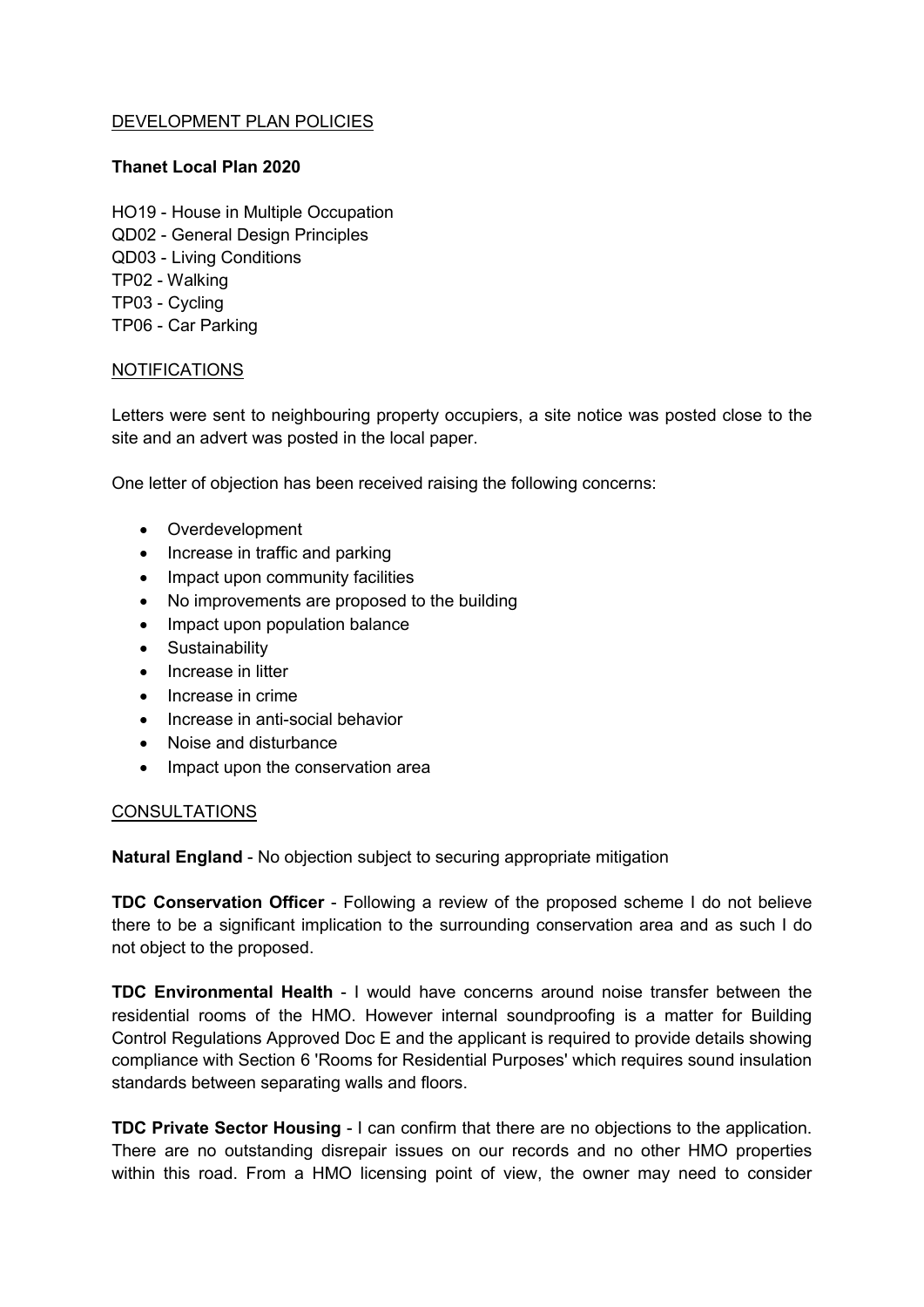available amenities, dependent upon their planned occupancy levels. This is something that can be discussed directly, if appropriate.

#### COMMENTS

This application has been brought before members by Cllr Austin to consider whether this proposal would represent overdevelopment.

#### **Principle**

The site is located within the urban confines of Ramsgate and comprises an existing residential dwelling.

Policy HO19 states that proposals for Houses in Multiple Occupation (HMO's), either through conversion of existing buildings or new built development, will not be permitted in those parts of the Cliftonville and Margate Central Wards as illustrated on the policies map.

Elsewhere proposals will be permitted where the development:

1) Does not give rise to an unacceptable impact on the living conditions of neighbouring residents through noise or general disturbance;

2) Does not result in an intensification or concentration of such uses which is detrimental to the amenity and character of the neighbourhood (having regard to the criteria set out in para 11.34 by way of guidance)

3) Provides suitable arrangements for car parking, or adequate on-street parking is available within the vicinity of the site and

4) Provides suitable arrangements for the storage and collection of waste

The principle of development is therefore considered acceptable subject to all other material considerations.

#### **Character and Appearance**

The proposed development makes no changes to the external appearance of the property.

The Council's Housing Officer has confirmed that there are no licensed HMOs within Cliff Street and there is no planning history for HMO's within 50m of the site.

The existing property has six bedrooms, three on the first floor and three on the second floor. This application proposes to alter the dining room on the ground floor to a bedroom. If the property was to remain as a single dwelling this could be completed without planning permission. It is not considered that the change of use of the building would affect the significance of the building as a listed building, nor as a designated heritage asset within the Ramsgate Conservation Area, given the lack of external changes proposed.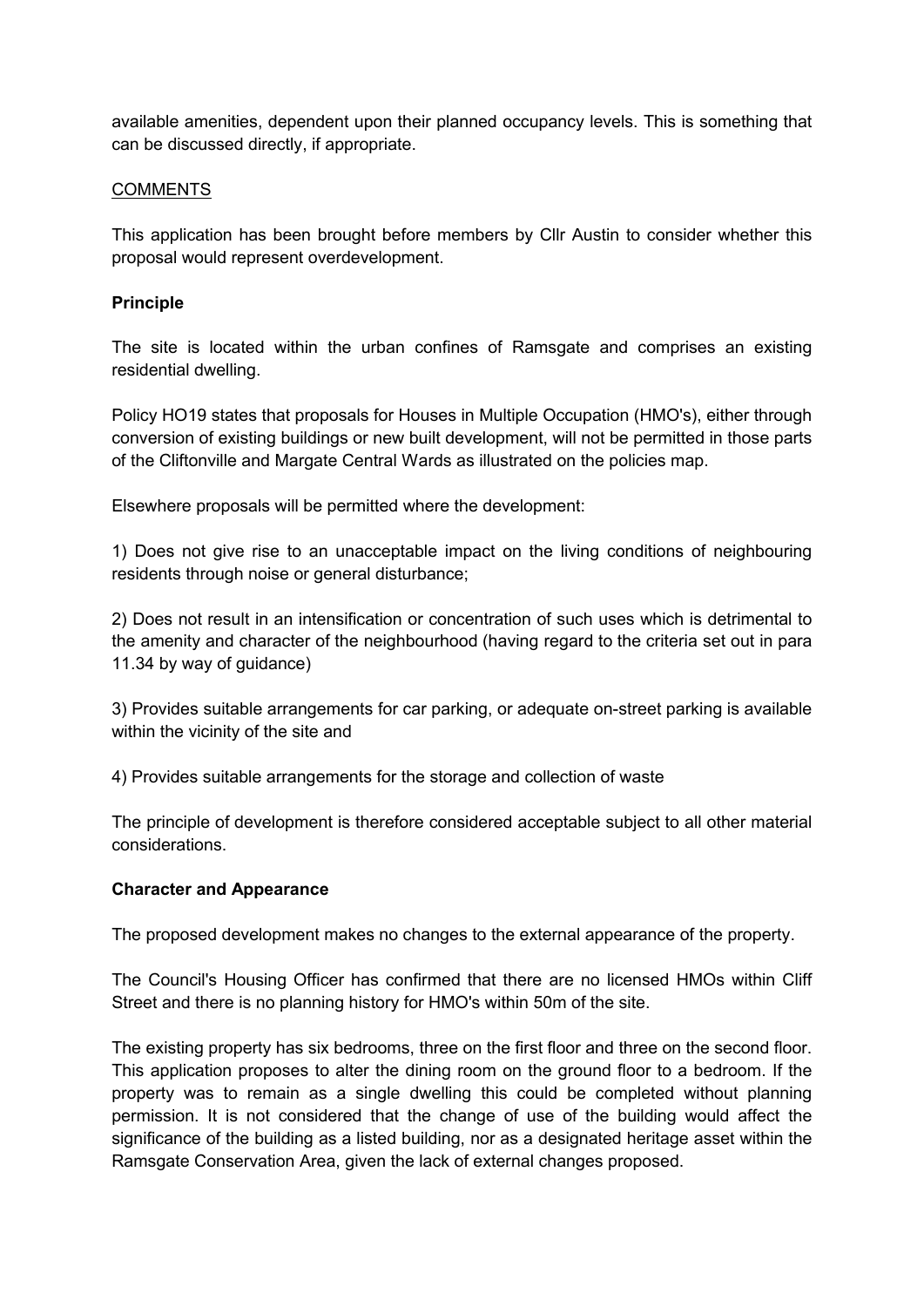With regard to refuse storage the property does not currently benefit from a designated refuse storage area and the building immediately abuts the public footpath. The agent for the application has indicated that the kitchen would be provided with a dry waste compactor, and a macerator in the sink. The reuse and recycling would then be stored within the property and put out on collection day. This arrangement is considered to be similar to the existing arrangements.

Given that there are no external changes and the limited number of proposed residents and the proximity to the town centre, it is considered that the development would have no significant impact upon the character and appearance of the Ramsgate Conservation area, in line with policies QD02, HE02 and HO19 of the Thanet Local Plan and the National Planning Policy Framework.

# **Living Conditions**

Whilst the HMO can accommodate up to 7 unrelated people, there is no reason to assume that the occupants would cause more noise and disturbance or anti-social behaviour than people living in the property as a single household.

The Council's Housing Licensing Officer has confirmed that the property meets the requirements for a HMO for up to 7 people. All habitable rooms benefit from natural light and ventilation and there is an amenity area at the rear that would be accessible for all residents.

It is, therefore, considered that the development does not have a significant impact upon the living conditions of the neighbouring residential property occupiers and provides an acceptable standard of accommodation for the residents in line with policy QD03 and HO19 of the Thanet Local Plan and the National Planning Policy Framework.

# **Transportation**

The site is located in a highly sustainable location close to Queens Street and Ramsgate Town Centre with its numerous facilities and public transport links. The existing property has six bedrooms and the proposed HMO would accommodate up to 7 people. Whilst there is no off street parking for the property, it is considered that due to the number of residents within the property, the properties existing capacity and the location of the site, there would be no significant increase in demand for parking or harm to highway safety as a result of the proposed development.

#### **Financial Contributions**

Natural England has previously advised that the level of population increase predicted in Thanet should be considered likely to have a significant effect on the interest features for which the Thanet Coast and Sandwich Bay Special Protection Area (SPA) and RAMSAR have been identified.

Thanet District Council produced the 'The Strategic Access Management and Monitoring Plan (SAMM)' to deal with these matters, which focuses on the impacts of recreational activities on the Thanet section of the Thanet Coast and Sandwich Bay Special Protection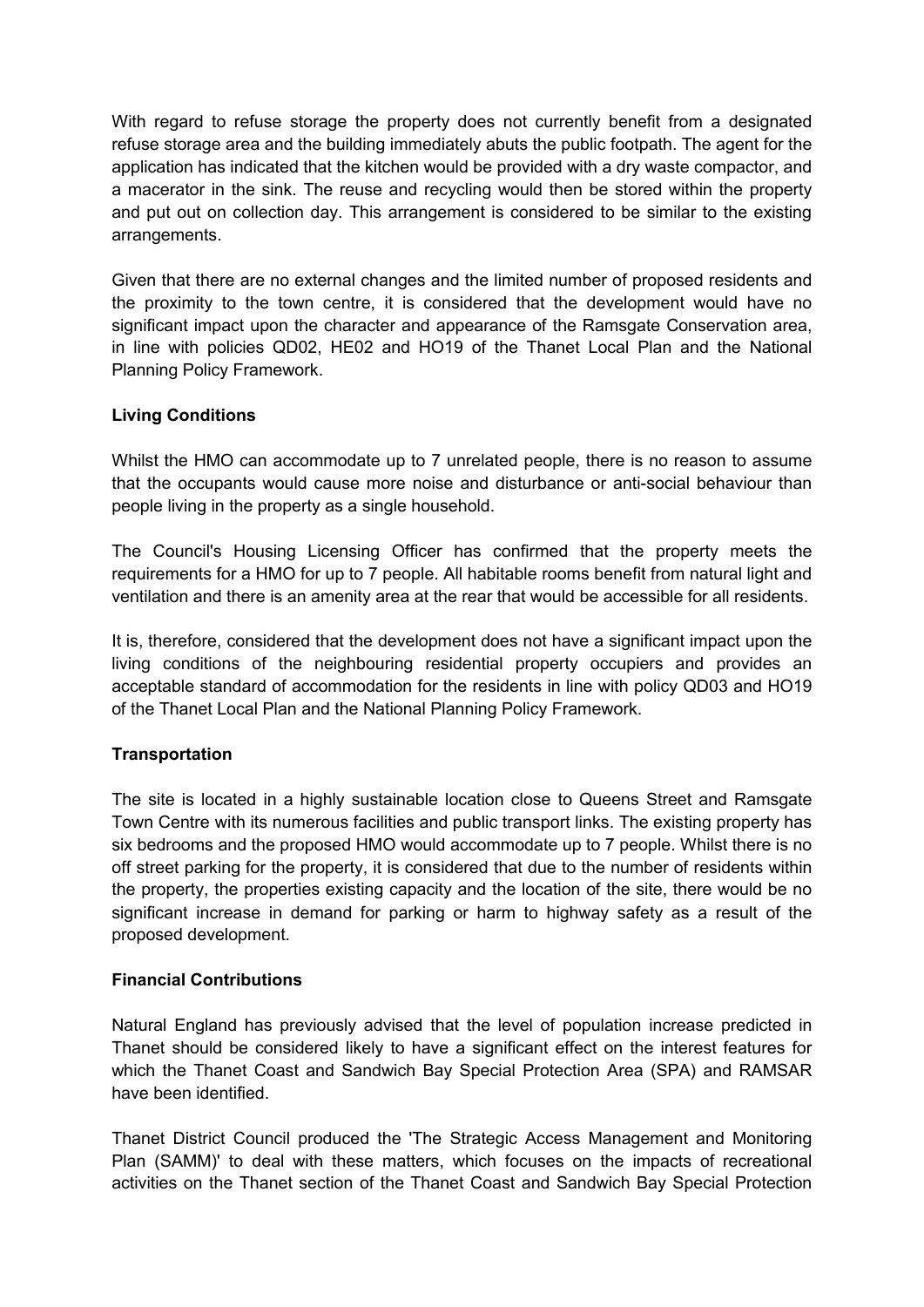Area (SPA). The studies indicate that recreational disturbance is a potential cause of the decline in bird numbers in the SPA. To enable the Council to be satisfied that proposed residential development will avoid a likely significant effect on the designated sites (due to an increase in recreation) a financial contribution is required for all housing developments to contribute to the district wide mitigation strategy. This mitigation has meant that the Council accords with the Habitat Regulations.

Whilst the proposed HMO increases the number of bedrooms in the property from six to seven, the HMO would be restricted to a maximum of seven residents at any one time. Furthermore the use of the existing rooms could be altered to bedrooms without the need for planning permission if the property was to remain as a single dwelling. It is therefore considered that given the size and number of bedrooms within the existing property, the permitted development fallback position, and the restriction of 7 residents within the HMO, that there would not be an increase in the number of people accommodated by the dwelling. A contribution to mitigate against increased recreational pressure upon the special protection area has therefore not been requested in this instance.

## **Other Matters**

Given the size of the existing property, the proposed use is not considered to result in any significant increase in strain on community facilities in the area or impact upon sustainability above that of the existing property.

Whilst the building is listed there are no requirements for an application for a change of use to include other changes or enhancements to the property. A separate application for listed building consent (under reference L/TH/21/1471) is under consideration by the Council.

#### **Conclusion**

It is therefore recommended that planning permission is approved.

**Case Officer** Duncan Fitt